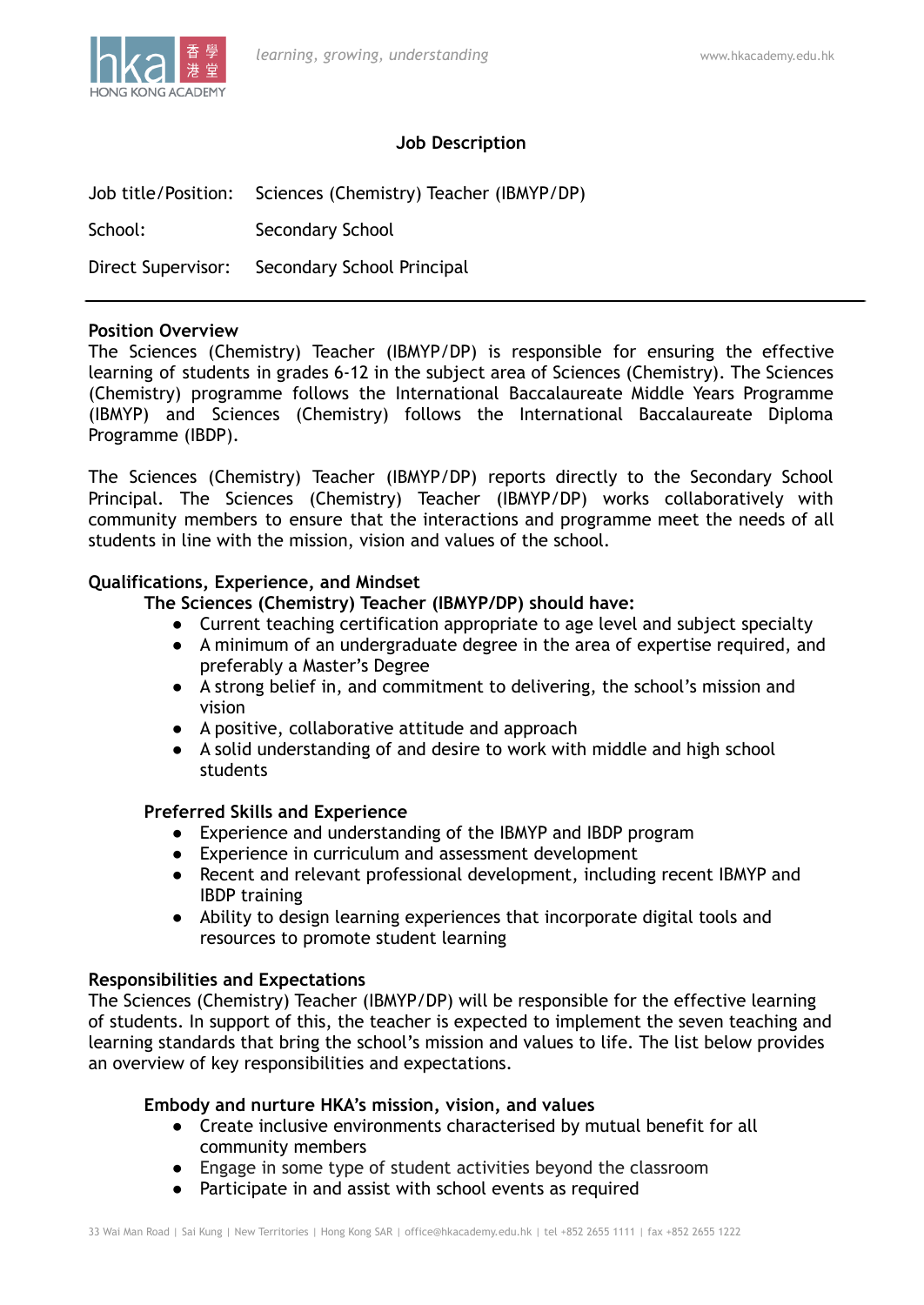

● Mentor students and facilitate learning experiences as part of the advisory programme and Block X

### **Model and promote the skills and attitudes of an internationally minded person**

- Take an active role in pastoral care and behavioural management of students (including assisting in supervising student breaks)
- Provide authentic experiences in which learners might become responsible members of local, national and global communities

## **Contribute to the curriculum cycle**

- Utilise the frameworks of the IBMYP and IBDP
- Embed multiple entry points for a range of learners into all three components of the curriculum (written, assessed, and taught curriculum)
- Use inquiry as a pedagogical framework for teaching and learning

## **Use assessment and feedback to improve teaching and learning**

- Determine the extent to which learning outcomes are on the way to being achieved based on the IBMYP and IBDP frameworks, and school assessment policy
- Utilise assessment strategies to guide learners in their continual growth
- Make ongoing adjustments to the design of the learning experiences
- Maintain up-to-date records of assessment, attendance, planning, reports, conferences, and communication with parents

## **Evaluate and apply relevant research based strategies in a diverse and inclusive setting**

- Promote innovative and creative approaches to thinking and learning
- Differentiate instruction so as to customise and personalise learning activities to address students' diverse learning strengths and needs
- Collect and use data to draw conclusions about what will best support learning

### **Create a culture of thinking**

- Craft meaningful experiences in which learners can take ownership of their own learning and understanding
- Structure interactions to show respect for one another and value everyone's contributions in the spirit of the ongoing inquiry

## **Collaborating with all members of the learning community**

- Collaborate and communicate with fellow team members in order to have productive dialogue and share in decision making
- Establish partnerships with parents so that they are well informed about student progress and work together to support student growth

### **School Hours**

7:30 a.m. to 3:30 p.m. Monday to Thursday; 7:30a.m. to 3:15p.m. Fridays. Classes meet 7:50 a.m. to 3:10 p.m. With the exception of Wednesday with the early dismissal of all students to enable teachers to engage in professional and curriculum development from 1:30 p.m. to 4:45 p.m.

\* Please note that the Middle/High school runs a 1-1 laptop programme. Macbook laptops are used throughout.